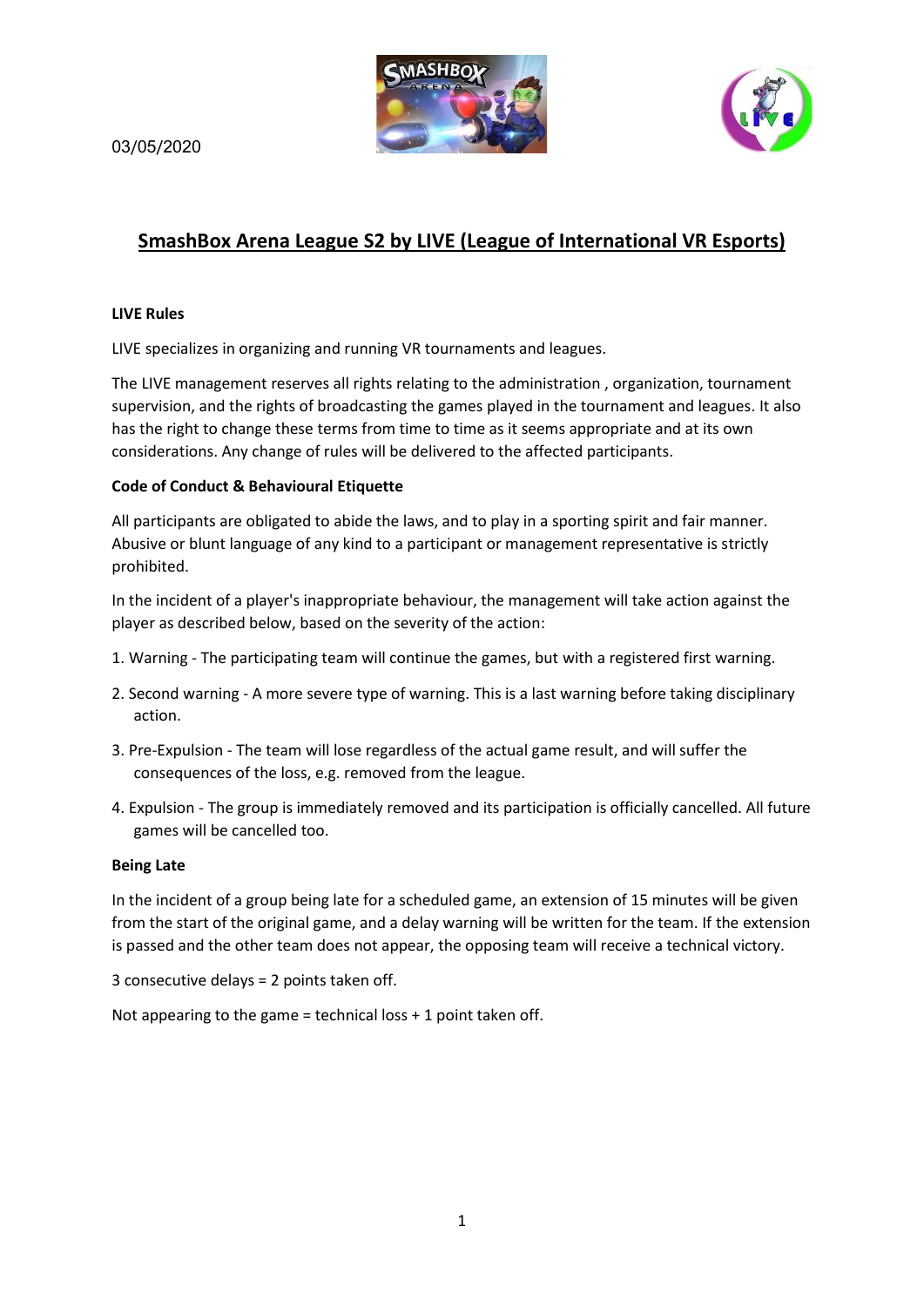



## 03/05/2020

#### **Game Results**

Each team captain must send the game results through discord or email . The participating team must take a screenshot of the game in order to provide the game results.

A tournament / league referee will indicate in a game final report the outcome of the match. In case of a violation of the rules, the referee can determine a technical loss for that team.

#### **League Process**

The league will start on May 3<sup>rd</sup> (first round) and will run for 10 weeks + 2 weeks for playoffs (may be altered a bit depending on amount of teams).

The league will be run in 2 regions:1) US and 2) EU/Rest of World. Playoffs will be World championship.

The league management will provide weekly match-ups on Mondays. Team captains are responsible for scheduling their matches and reporting the expected date and time to the management.

Teams must organize and plan their league game according to the weekly schedule, from Tuesday till Sunday. If the teams have not reached an agreement for the match date, the league management will automatically determine the date.

Before the league management intervenes, the teams must try to help each other to set a time that suits everyone.

#### **Match Rules:**

2V2 Classic mode, BO5.

Both teams must agree on the region played and enter the Lobby at least 5 minutes before the match time.

If there are any bugs or lags that affect the game course, the teams can replay the game with mutual agreement. If an agreement is not reached, the league management will decide on the course of action to resolve the issue.

If one of the players does not appear, the team receives a technical loss.

**Missile – The tie breaking missile is not allowed.** If fired unintentionally, the firing team automatically forfeits the point won by the missile.

Substitution is allowed when no other solution is achieved. The substituted player must be agreed upon both teams. If dispute arises, consult the league management for a decision.